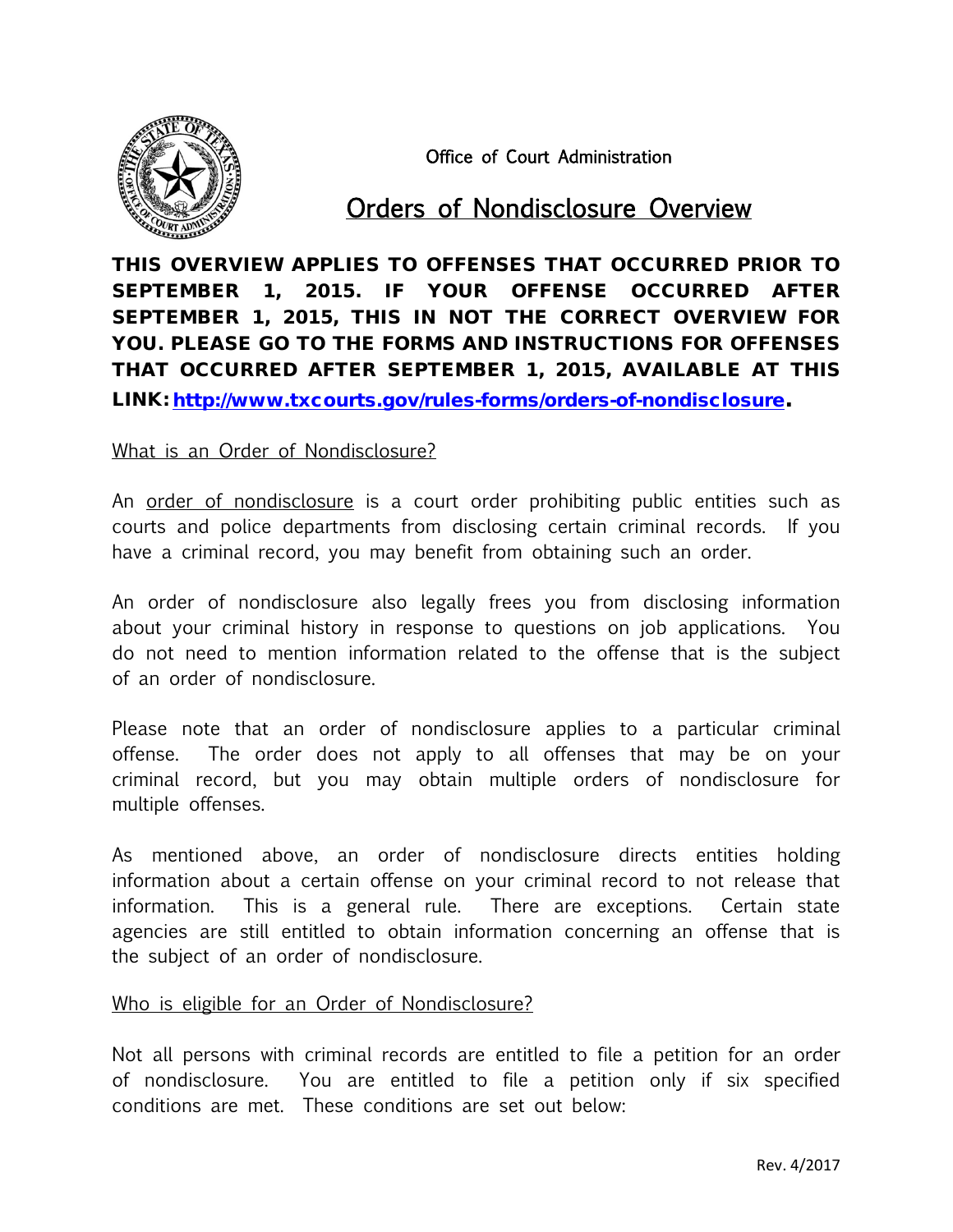1. First, you must have been placed on deferred adjudication community supervision (hereinafter, "deferred adjudication") for the offense in question. The court that placed you on deferred adjudication will have issued an order of deferred adjudication in your case. Ideally, you should attach a copy of your order of deferred adjudication to your petition. (While attaching a copy of your order of deferred adjudication is not required, doing so may expedite the process of obtaining an order of nondisclosure.) You can obtain a copy of your order of deferred adjudication from the clerk of the court that placed you on deferred adiudication.

Please note that if you were placed on deferred adjudication for an offense, you were not considered to be convicted. If you were convicted on an offense, you are not entitled to file a petition for an order of nondisclosure. This is the case even if you were placed on community supervision  $(i.e.,$  probation) after being convicted.

2. Second, you must have successfully completed deferred adjudication. If you successfully completed deferred adjudication, the court that placed you on deferred adjudication should have issued an order of dismissal and discharge. Ideally, you should attach a copy of your order of dismissal and discharge to your petition. (While attaching a copy of your order of dismissal and discharge is not required, doing so may expedite the process of obtaining an order of nondisclosure.) You can obtain a copy of your order of dismissal and discharge from the clerk of the court that placed you on deferred adjudication.

Please note that if you did not successfully complete deferred adjudication, you are not entitled to file a petition for an order of nondisclosure.

3. Third, the offense in question must be an offense for which you may obtain an order of nondisclosure. A person may be placed on deferred adjudication for a wide variety of offenses. Not all of these offenses, however, may be the subject of an order of nondisclosure. There are three categories of offenses that are not eligible for an order of nondisclosure.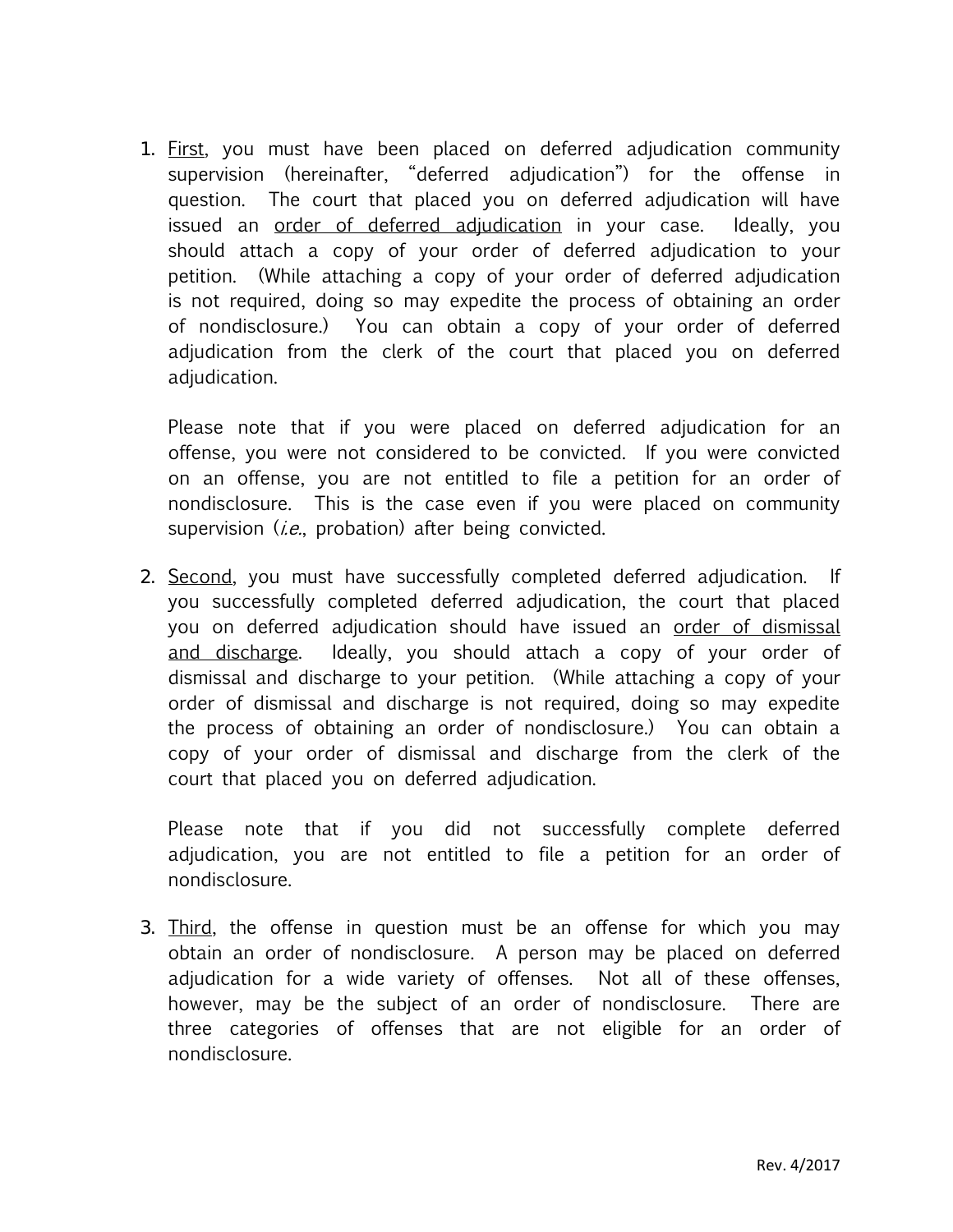· The first category consists of violations of any of the following sections of the Texas Penal Code: 19.02, 19.03, 20.04, 22.04, 22.041, 25.07, and 42.072. The Texas Penal Code is available online at [http://www.statutes.legis.state.tx.us.](http://www.statutes.legis.state.tx.us/)

· The second category consists of offenses that require registration as a sex offender.

· The third category consists of offenses involving family violence. Please check your order of deferred adjudication to determine whether the offense in question falls in any of these three ineligible categories. If the offense falls in one of the three ineligible categories, you are not entitled to file a petition.

4. Fourth, you must not have any disqualifying criminal history. Here, the offense for which you are seeking an order of nondisclosure is not the concern. Rather, the concern is other offenses that may be part of your criminal record. There are three categories of offenses that will cause you to not be entitled to file a petition for an order of nondisclosure. If you have ever been convicted of (or placed on deferred adjudication for) any of these offenses, you are not entitled to file a petition.

> · The first category consists of violations of any of the following sections of the Texas Penal Code: 19.02, 19.03, 20.04, 22.04, 22.041, 25.07, and 42.072.

> · The second category consists of offenses that require registration as a sex offender.

· The third category consists of offenses involving family violence.

If you are unsure if you have a disqualifying criminal history, you may wish to check your criminal history record. You can obtain a copy of your criminal history record from the Texas Department of Public Safety (DPS). Procedures for obtaining your criminal history record can be found online at http://www.txdps.state.tx.us.

Your criminal history record will list the offenses for which you have been convicted or placed on deferred adjudication. Your criminal history record will not show whether any of these offenses required registration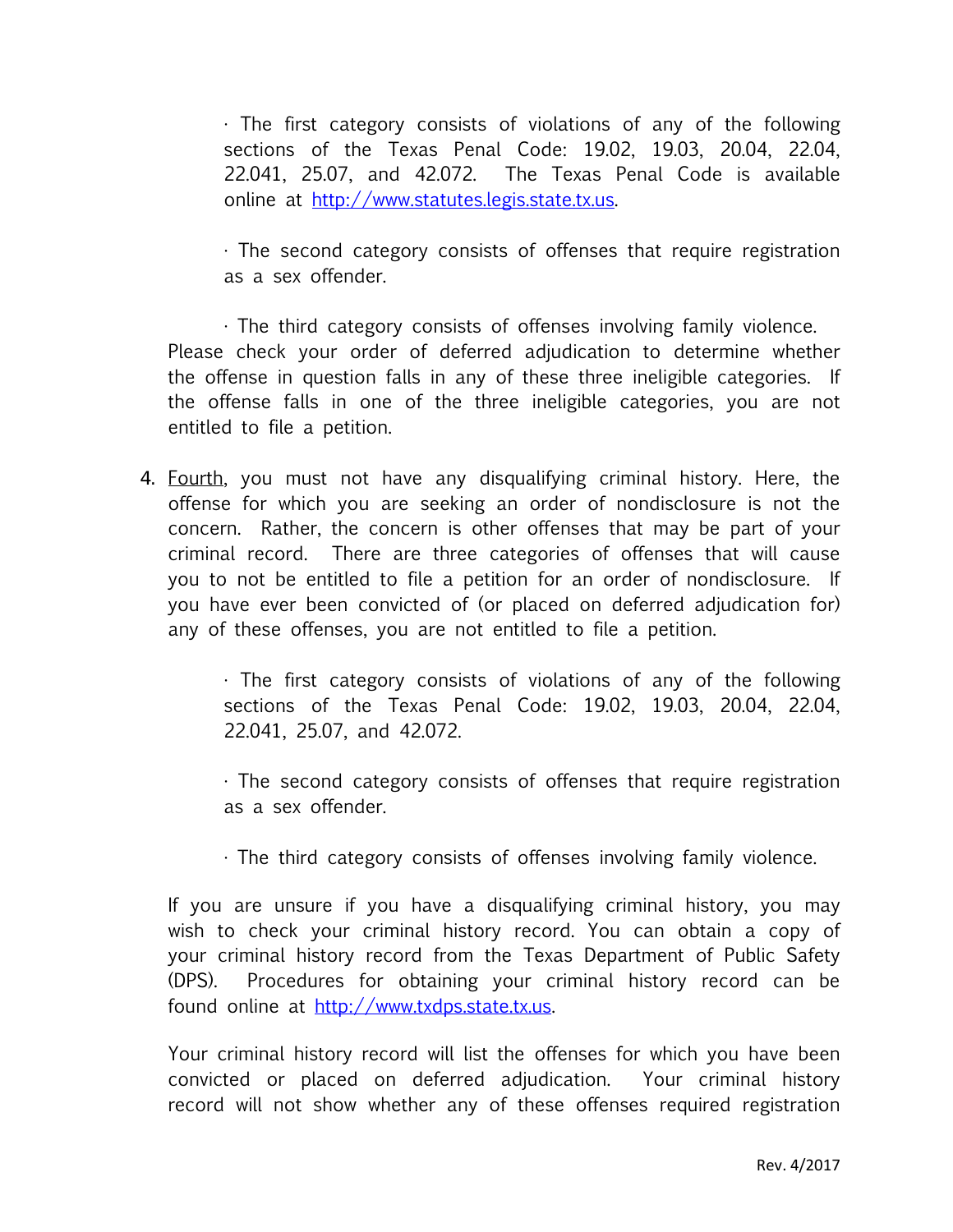as a sex offender, nor will your criminal history record reveal whether any of the offenses involved family violence. The underlying judgments of conviction and orders of deferred adjudication will reveal this information.

Again, if you know your criminal history, you do not need to obtain your criminal history record. You are not required to attach your criminal history record to your petition. You may, however, attach your criminal history record to your petition if you so desire.

5. Fifth, you must have waited a certain period of time after the court's order of dismissal and discharge to seek an order of nondisclosure.

> $\cdot$  If the offense in question is a **felony**, you may not file a petition for an order of nondisclosure until the fifth anniversary after your dismissal and discharge.

> · If the offense is a misdemeanor under Chapter 20, 21, 22, 25, 42, or 46 of the Texas Penal Code, your wait is shorter. Specifically, you may not file a petition for an order of nondisclosure until the second anniversary after your dismissal and discharge.

> · For any other misdemeanor, there is no waiting period; you may file a petition seeking an order of nondisclosure once the Court issues an order of dismissal and discharge.

6. Sixth, you must not have been convicted of (or placed on deferred adjudication for) any criminal offenses during a special time period. A fine-only offense under the Texas Transportation Code does not count as a criminal offense for purposes of this requirement. In other words, a traffic ticket does not count as a conviction.

The special time period begins on the date you were placed on deferred adjudication. The special time period ends on the date of your order of dismissal and discharge plus any applicable waiting period as described above.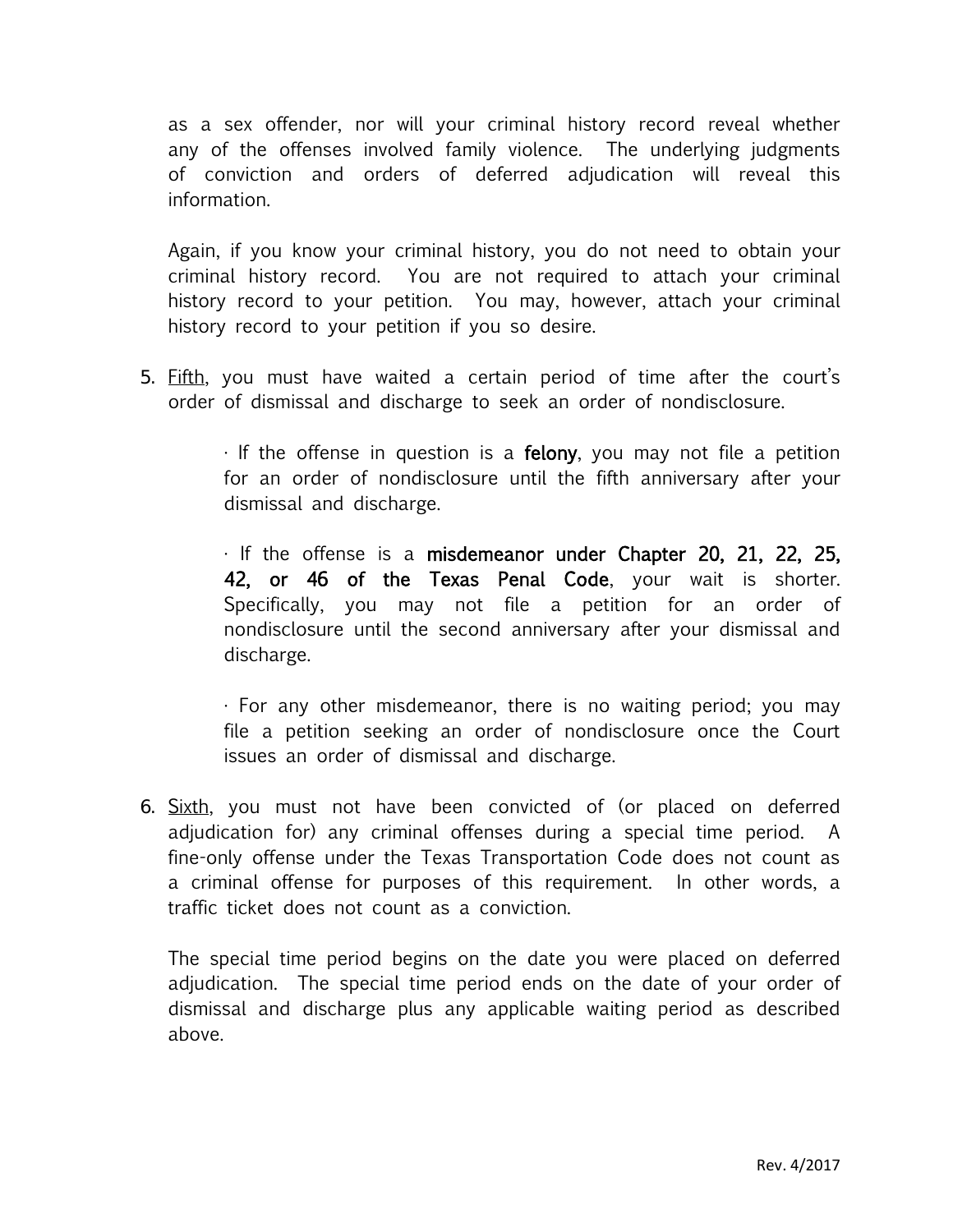If you meet all six of the foregoing requirements, you are entitled to file a petition for order of nondisclosure.

# How do I obtain an Order of Nondisclosure?

In order to obtain an order of nondisclosure, you must first file a petition for an order of nondisclosure with the proper court. The petition is to be filed with the clerk of the court that handled the offense for which you were placed on deferred adjudication. You will have to pay a filing fee of approximately \$280 – however, the fee varies from county to county. Please check with the clerk of the court to determine the exact filing fee. If you are indigent, you may file a Statement of Inability to Afford Payment of Court Costs in lieu of paying a filing fee. You can click here for the form: <http://www.txcourts.gov/media/1435953/statement-final-version.pdf>.

As mentioned immediately above, by meeting the six requirements you are entitled to file a petition for order of nondisclosure. This does not guarantee, however, that the judge will grant your petition and issue an order of nondisclosure. The judge must issue an order of nondisclosure only upon a finding that issuance of the order is in the best interest of justice.

On the next page you will find a petition form. Following the form, you will find detailed instructions on completing the form. You can fill in the blanks on the form by typing your answers in the spaces provided. Alternatively, you may handwrite the answers. Don't forget to sign your petition. Your petition does not need to be notarized. You may file your completed petition with the appropriate court clerk electronically, by mail, or in person. For directions on how to file your petition electronically, please go to [http://www.efiletexas.gov/.](http://www.efiletexas.gov/)

## What happens after I file my Petition for an Order of Nondisclosure?

Once you have filed your petition, you do not need to provide notice to anyone else. The court clerk will provide notice of the filing of your petition to the State of Texas  $(i.e.,$  the prosecutor's office). The State may request a hearing on your petition. The first decision for the judge at the hearing will be whether you are entitled to file the petition. The second decision for the judge at the hearing will be whether issuance of an order of nondisclosure is in the best interest of justice.